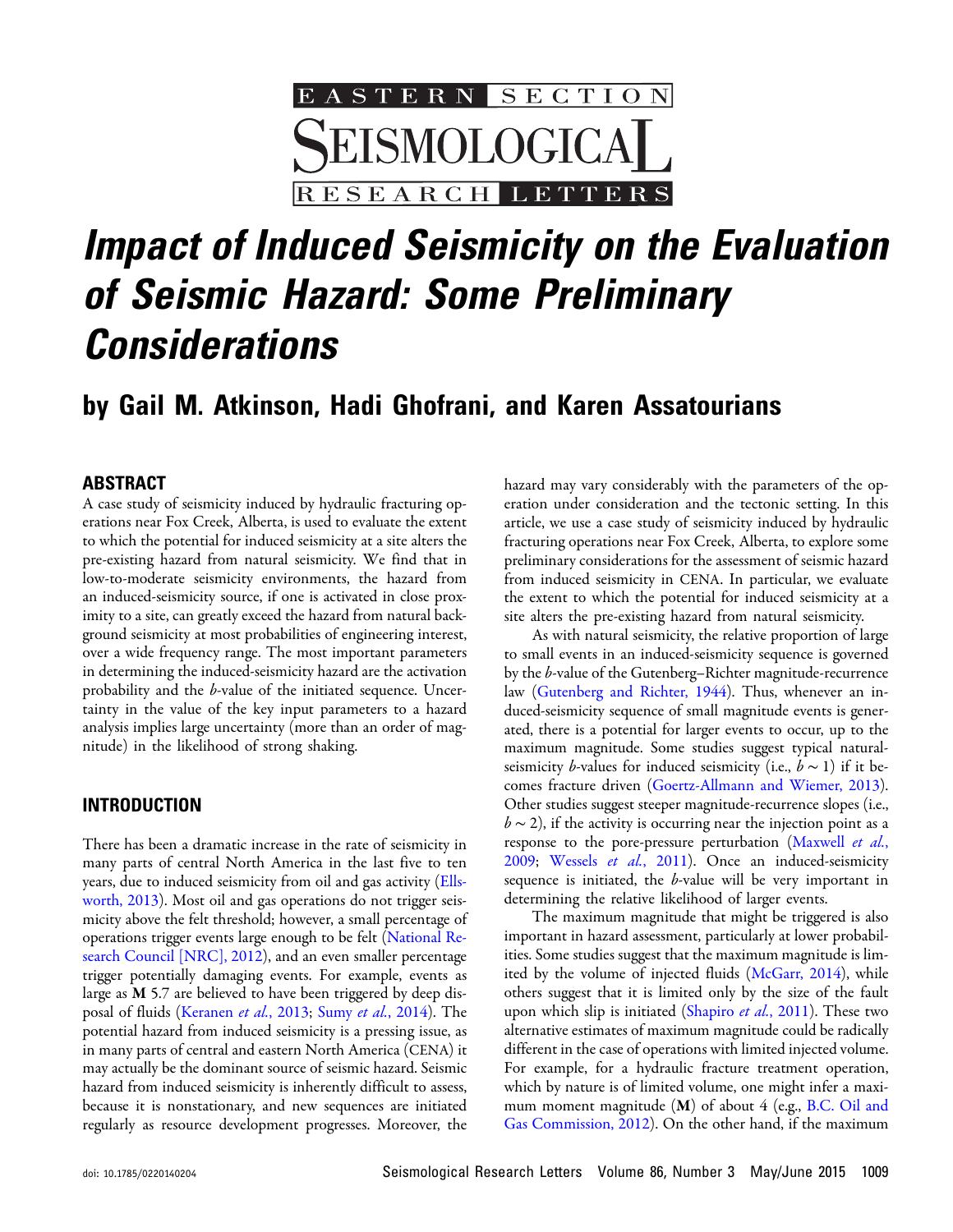magnitude is limited only by the available fault size, then its value would equal that for natural seismicity; this value is in the range of 6.5–7.5, even in the stable continental interior (e.g., [Johnston, 1996a](#page-12-7)–[c](#page-12-8); [Adams and Halchuk, 2003;](#page-11-4) [Petersen](#page-12-9) et al.[, 2008;](#page-12-9) [Halchuk](#page-11-5) et al., 2014).

In this article, we explore the impact of induced seismicity on hazard at a site in CENA near Fox Creek, Alberta. The site makes a good case study because it is in an area of previously low seismicity that suddenly became active in December 2013 and has since hosted dozens of events of  $M > 2.5$ , with observed events as large as M 4.4. The presumed cause of the seismicity is hydraulic fracturing activity in the area that initiated at that time and is ongoing. It is noteworthy that there are no disposal wells nearby, and therefore large-volume injection wells are not a potential cause for the induced seismicity.

We first calculate the natural-seismicity hazard at a site in the immediate vicinity of the induced sequences as of 2013, before the induced activity commenced. We then show how the hazard is impacted by the addition of a small local source zone for the new induced activity (as of 2014), considering uncertainty in the parameters of the initiated sequence to explore the sensitivity of the hazard. We also address the broader question of similar sites at which there is currently no induced seismicity occurring but which may become the site of an induced-seismicity sequence in the future as resource development progresses.

#### SEISMIC HAZARD AT FOX CREEK FROM NATURAL SOURCES (2013)

We use the national seismic-hazard model of the Geological Survey of Canada (GSC), developed in 2013 for the 2015 National Building Code of Canada [\(Halchuk](#page-11-5) et al., 2014), as the benchmark for the hazard prior to the commencement of the induced seismicity near Fox Creek. The source model is composed of broad regional zones, as shown in Figure [1](#page-2-0). For this exercise, we follow the classic probabilistic seismic-hazard analysis (PSHA) methodology as originally developed by [Cornell \(1968\),](#page-11-6) [Cornell](#page-11-7) *et al.* [\(1971\)](#page-11-7), and [McGuire \(1976\)](#page-12-10), using the EqHaz software [\(Assatourians and Atkinson, 2013\)](#page-11-8) for the calculations. We select a site in the middle of the area that is currently active. The baseline model from GSC is adopted without modifications and does not reflect any of the induced seismicity from 2013 to the present. Therefore our calculations will mirror those of the GSC for the 2015 hazard maps (as given in [Halchuk](#page-11-5) et al., 2014). We note that some of the regional events in the baseline seismicity prior to 2013 may have been induced, and therefore what has been termed the "natural seismicity hazard" actually may have been influenced by past induced events in the region. However, there are no previous historical seismicity clusters anywhere near Fox Creek, and thus any contributions to hazard from induced seismicity can be assumed negligible prior to 2013.

We consider two variations in the implementation of the seismic source model; in both cases we adopt the GSC magnitude-recurrence parameters and uncertainty estimates as given in [Halchuk](#page-11-5) et al. (2014) for all zones. The GSC model, which they implement using the FRISK88 hazard software (a proprietary

software product originally developed by Risk Engineering Inc.), assumes a uniform distribution of seismicity within each source zone. As an alternative, we also consider an implementation that uses the same magnitude-recurrence parameters but that distributes the activity spatially over the zones in a way that mirrors a smoothed version of the historical seismicity in the zone (Fig. [1\)](#page-2-0). This smoothed-seismicity variation is similar to the approach used by the U.S. Geological Survey (USGS) in the U.S. National Seismic Hazard Maps (e.g., [Petersen](#page-12-9) et al., 2008). Because the overlay of the uniform and smoothed-seismicity models makes Figure [1](#page-2-0) cluttered, we illustrate only the distribution for the smoothed-seismicity approach in this figure.

The ground-motion model, also adopted directly from the GSC national hazard model, is a three-equation suite that represents median motions and their epistemic uncertainty, for B/C boundary rock-site conditions (shear-wave velocity of 760 m/s), as described by [Atkinson and Adams \(2013\).](#page-11-9) Aleatory variability is also included as specified in the GSC model. The Fox Creek site is near the boundary between active tectonics in western North America (WNA) and stable craton tectonics in CENA. There are thus two ground-motion prediction equation (GMPE) models employed, one for shallow crustal earthquakes in WNA and one for CENA. The zone in which the site is located draws from the western model, whereas the lessactive regions to the east use the eastern model; the reader is referred to [Halchuk](#page-11-5) et al. (2014) for details.

The uniform hazard spectrum (UHS) for Fox Creek, calculated using EqHaz and the GSC hazard model and considering natural seismicity as of 2013, is shown in Figure [2](#page-3-0) for probabilities of exceedance of  $1/2500$  per annum (p.a.) and  $1/10$ , 000 p.a. The UHS plots the mean-hazard values of the response spectrum (5% damped pseudoacceleration, horizontal component, on B/C site conditions) for the stated annual probability, at selected frequencies of vibration. We checked the UHS calculation at  $1/2500$  p.a. to ensure it matches the GSC calculation; the values agree within 1%, which is close agreement considering the different software employed. The building code uses the  $1/2500$  p.a. UHS, whereas the  $1/10$ , 000 p.a. UHS is often used for design or evaluation of critical facilities.

To place the UHS in context, we show a few scenario events drawn from the median branch of the WNA GMPE suite, with one standard deviation added, in comparison to the UHS. We choose a median-plus-sigma GMPE level, because this is typically a strong contributor to hazard. The  $1/2500$  motions are similar to those expected from  $M \sim 6.5$  events at distances of ~100 km, and the  $1/10$ , 000 motions are similar to those expected from M ~ 6.75 events at distances of ~80 km. By comparison, moderate events ( $M \sim 5$ ) at close distances may cause stronger motions than these scenarios at high frequencies but much weaker motions at low frequencies  $(< 1$  Hz).

We note that at Fox Creek the smoothed-seismicity model suggests lower hazard than does the uniform-seismicity model. This reflects the distribution of regional seismicity that can be seen in Figure [1](#page-2-0); the Fox Creek region has experienced generally low activity rates to 2013. This also supports our earlier assertion that the contribution of induced seismicity to the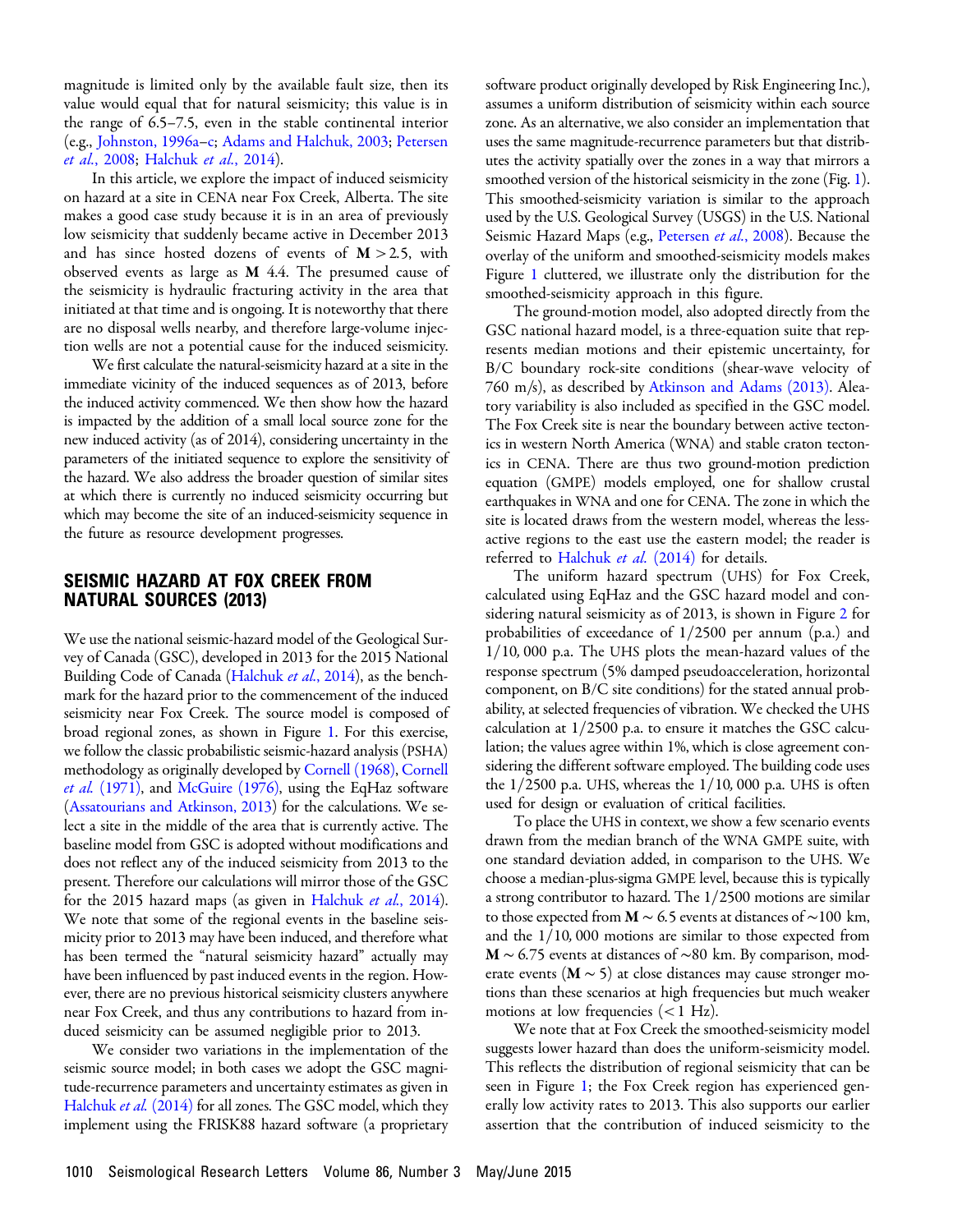<span id="page-2-0"></span>

▲ Figure 1. Geological Survey of Canada (GSC) 2015 source zones around the Fox Creek area (delineated by lines). The dots show simulated events of M > 3.5 for a 10,000-year catalog, based on the GSC magnitude-recurrence parameters (natural seismicity). Dots show the spatial distribution for the smoothed-seismicity approach; the dashed circle shows the 500 km radius around Fox Creek. The square shows the area in which the sequence occurred (2013–2014 seismicity not shown); the size of the filled inner square of the marker is about the size of the added source zone.

hazard, prior to 2013, is minimal. In the remainder of the article, we will use the smoothed-seismicity version of the naturalseismicity hazard calculations as the baseline for comparisons with the induced-seismicity hazard. We make this choice because we believe the smoothed-seismicity model to be more representative of the actual hazard levels indicated by the historical seismicity in the Fox Creek area.

# SEISMIC-HAZARD MODEL AT FOX CREEK FROM INDUCED SEISMICITY (2014)

In December 2013, the seismicity rate at Fox Creek changed dramatically, when a sequence of events was initiated by hydraulic fracturing in the Montney formation. The hydraulic fracturing took place at a depth of about 2 km, which is the presumed depth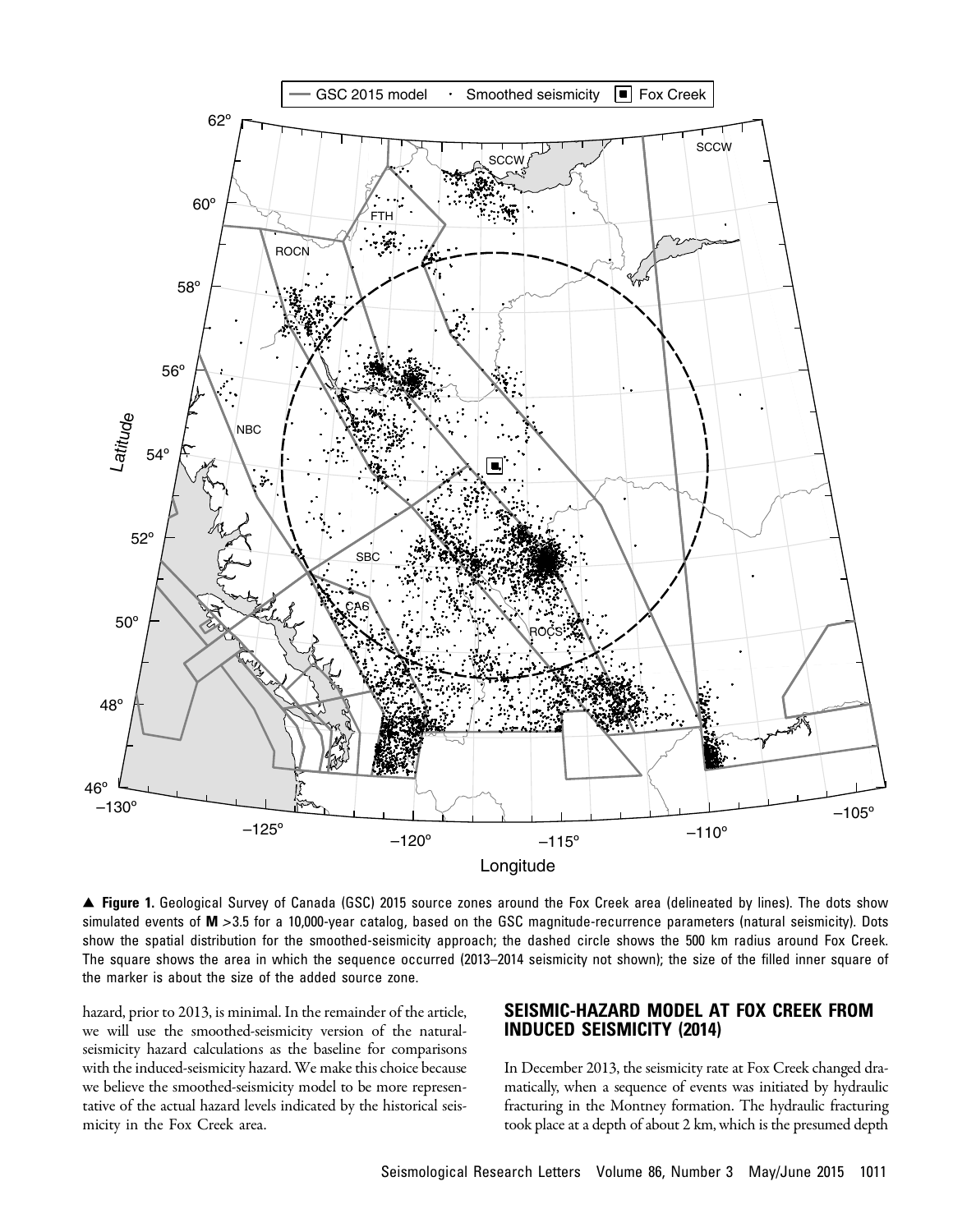<span id="page-3-0"></span>



▲ Figure 2. The uniform hazard spectrum (UHS) for Fox Creek as of 2013 due to natural seismicity, for the return periods of 2500 years and 10,000 years. Results are shown for both the uniform-seismicity model (thick lines) and the smoothed-seismicity model (lines with circles). The expected motions (medium ground-motion prediction equation [GMPE] plus sigma) for several scenario events are shown for comparison: M 6.5–6.75 at 80–100 km (dashed lines); the range of motions for an event of M 5.0 at 5–10 km is shown by the shaded area.

of the seismic activity; this also agrees with estimated depths from preliminary regional moment tensor analyses (A. Babaie Mahani, personal comm., 2015; W. Greig, personal comm., 2015). The details of the operations that induced the seismicity are just now starting to be released (information on hydraulic fracturing locations and volumes becomes public about 1 yr after the event). However, the sequence is known to have been frack induced, in part because there are no disposal wells or other plausible sources nearby and in part by the information currently available on the timing of the events in relation to hydraulic fracture operations that were taking place in the area. As of 1 September 2014, a total of 56 events of  $M \ge 2$  had occurred, with the largest event to that date being M 3.5. Moreover, in January 2015, after this study was completed, there were an additional 24 events of  $M \ge 2$  in the same area; six of the January 2015 events had  $M > 3$ , and the largest event, which occurred 23 January 2015, has an estimated  $M_L$  4.4, at a depth of 2.1 km. The events were all located in a small area near Fox Creek, which we have represented as a new seismic source zone, whose extent is given approximately by the small (∼10 km × 10 km) inner square in Figure [1](#page-2-0) (latitude 54.355° to 54.445°, longitude −117:377° to −117:223°). We are considering the hazard for a site in the center of this activity. Thus it is important to recognize that the results will apply only to sites in very close proximity (within a few kilometers) to such operations.

<span id="page-3-1"></span>

▲ Figure 3. Magnitude-recurrence parameters of the Fox Creek sequence, 1 December 2013 to 1 September 2014. (a) The bounded Gutenberg–Richter recurrence relations for  $b = 1$  (solid lines) and  $b = 2$  (dashed lines), considering  $M_{\text{max}} = 4.5$  (lower), 5.0 (middle), and 5.5 (upper); for  $b = 2$ , these curves are indistinguishable. Rates have been normalized to per annum. (b) Recurrence behavior in time.

Locations and magnitudes for the induced-seismicity source were obtained using catalog information from the TransAlta/ Nanometrics seismographic network in Alberta (available at [www.inducedseismicity.ca](http://www.inducedseismicity.ca); last accessed March 2015) to September 2014; the moment magnitudes were calculated from the 1 or 3.3 Hz response spectral amplitudes using the algorithm of [At](#page-11-10)kinson et al. [\(2014\).](#page-11-10) Figure [3](#page-3-1) shows the magnitude-recurrence distribution of the seismicity, where the rates from 1 December 2013 to 1 September 2014 have been normalized to a per annum basis; moment magnitude (M) estimates are currently being re-fined for the events [\(Novakovic](#page-12-11) *et al.*, 2014), and the sequence is continuing, so the numbers of events at each M level, and the Gutenberg–Richter *b*-value, is currently uncertain. Figure [3](#page-3-1) also shows how the activity occurred over time. The temporal plot is provided to illustrate the temporally clustered nature of activity, which is likely a result of it being induced by several hydraulic fracture operations, each of which initiated a sequence. It is obvious that the activity is nonstationary and thus not actually a Poisson process. In our evaluation of the impact of the activity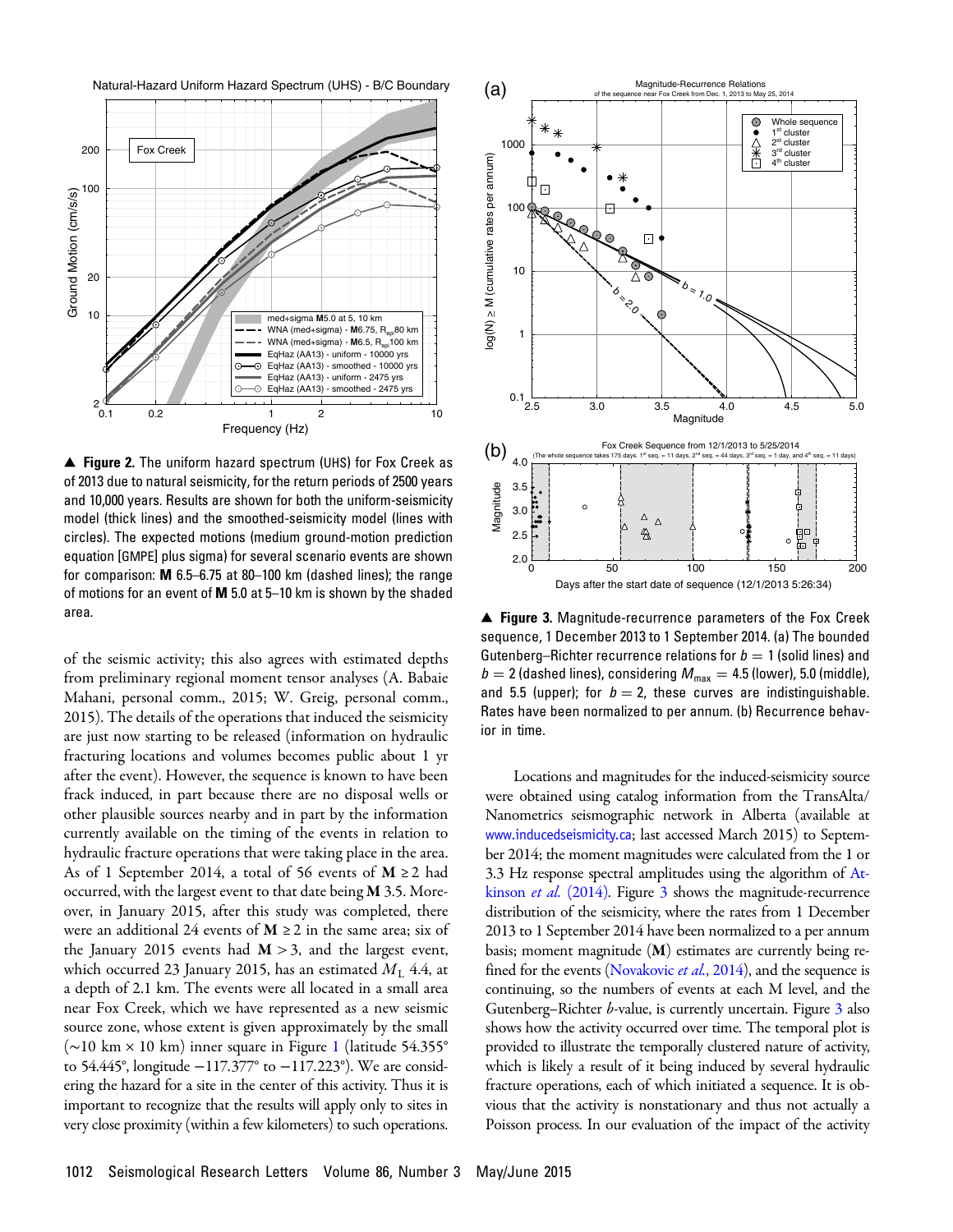on hazard, we will first ignore this complication and consider a classic Poisson-model source zone having approximately the rates of activity indicated in Figure [3](#page-3-1). Later, we will discuss the implications of the nonstationary aspects of the seismicity.

For our initial estimate of the induced-seismicity hazard, we use a loose interpretation of Figure [3](#page-3-1) to assume that, in the new small source area that has been initiated, we have ∼100  $M \geq 2$  in a year. This is actually a lower bound on the rates in Figure [3,](#page-3-1) but we note that those rates have been normalized to a per annum basis. The assumed rate of 100  $M \ge 2$  might be applicable if frequent operations in the area are expected to continue inducing seismicity at the rates observed in the last half-year. As of September 2014, one might have assumed that the b-value is quite steep, given the lack of observations of any  $M > 4$  events; for a typical b-value of 1, we would have expected five or more events of  $M \geq 3$  and might have seen an  $M \geq 4$  event. In the study time period, we observed more than five  $M > 3$  events but no events of  $M > 4$  in the sequence. However, as of January 2015, there is now an observed event of  $M > 4$ . We examine the sensitivity of hazard for b values in the range from  $b = 1$  to  $b = 2$ . Generally,  $b = 2$  is considered plausible for induced-seismicity sequences in which the activity is being driven by the hydraulic fracture process, rather than being fracture driven; the b-value may also evolve over time and distance [\(Goertz-Allmann and Wiemer, 2013](#page-11-2)). We acknowledge that the Fox Creek sequence appears to be more consistent with a  $b$  value near 1, rather than 2, especially given the recent larger-magnitude seismicity occurring in the area. Our goal is not to fit a  $b$ -value to this particular activity. Rather, we aim to explore the implications of hydraulic fracturing on seismic hazard, using this sequence as an example. Thus we explore the implications of a range of  $b$  values from 1 to 2.

The maximum magnitude  $(M_{\text{max}})$  for hydraulic fracture-induced events is not known; however, the largest observed event has increased over time, and thus any absolute maximum that may exist has probably not yet occurred. The largest such event observed to 2010 was an M 2.8 event near Blackpool, England [\(NRC, 2012\)](#page-12-0). A significantly larger event (M 3.6) was induced in 2011 by hydraulic fracturing near Horn River, British Columbia [\(B.C. Oil and Gas Commission, 2012](#page-11-3)). As of 2013, the maximum was believed to be an event of  $M$  4.3, also in British Columbia (D. Walker, personal comm., 2013). More recently, on 4 August 2014 a hydraulic-fracture-related event occurred near Fort St. John, British Columbia, that has a regional moment tensor magnitude in the range of  $M$  4.1 [\(Atkinson](#page-11-10) et al., [2014\)](#page-11-10) to 4.4 (H. Kao, personal comm., 2014), and in January 2015 an event of  $M \sim 4.4$  occurred in the Fox Creek area. Based on these events, we take a value of  $M = 4.5$  as a lower bound on  $M_{\rm max}$ . For the upper bound on  $M_{\rm max}$ , we assume an event that is somewhat smaller than the maximum magnitude for natural events. We acknowledge that this is a judgement, because it is not actually known if the maximum magnitude for induced events is smaller than that for natural events. We weight the distribution toward low-to-moderate values of  $M_{\text{max}}$ ; this, too, is a subjective judgement that we hope to be able to refine in the future when more information becomes available. We use

a logic-tree format to represent the assumed probability distribution of  $M_{\text{max}}$  to input to the PSHA, with branch weights  $(w_i)$ as follows:  $M_{\text{max}} = 4.5(w_i = 0.4), M_{\text{max}} = 5.0(w_i = 0.3),$  $M_{\text{max}} = 5.5(w_i = 0.2)$ , and  $M_{\text{max}} = 6.5(w_i = 0.1)$ . The weights are arbitrarily chosen for exploratory purposes. We note that more extreme scenarios for  $M_{\text{max}}$  have not been considered here—we are placing most of the weight toward the low end of the distribution, while allowing for some possibility that  $M_{\text{max}}$  could be as large as 6.5.

Minimum magnitude  $(M_{\text{min}})$  values are also important to the computed hazard. A general empirical rule of thumb in the past has been that events of  $M < 5$  do not generally cause damage. However, this empirical rule is based on an implicit assumption of typical focal depths for natural events. Induced events are much shallower than natural events on average and may thus cause strong ground motions at close epicentral distances ([Hough, 2014](#page-12-12); [Atkinson, 2015](#page-11-11)). It is not known what minimum magnitude might be capable of causing damage, and thus contributing to hazard, for these shallow events. Here, we consider values in the range from  $M_{\text{min}} = 3.5$  to 4.5. This is based on observations that induced events of M 3.5 have caused damage to vulnerable structures ([Giardini, 2009\)](#page-11-12). We consider the source at an average depth of 2–5 km, weighted as follows:  $h = 2$  km ( $w_i = 0.3$ ),  $h = 3$  km ( $w_i = 0.4$ ), and  $h = 5$  km  $(w<sub>i</sub> = 0.3)$ . The actual source depth is not well constrained, though it is close to 2 km for the most recent activity in the area.

#### GROUND-MOTION PREDICTION EQUATIONS (GMPES) FOR INDUCED-SEISMICITY SOURCE

Most GMPEs are not well suited for induced-seismicity applications, as they were not derived to adequately model amplitudes for moderate events at the very close hypocentral distances that result for shallow events. The suite used for the 2015 national hazard model of Canada is particularly deficient for such applications because the explanatory variable is  $R_{\text{IB}}$  (distance to the surface projection of the rupture), which cannot account well for the focal depth effects seen in induced-seismicity datasets. Therefore, for the induced-seismicity ground-motion model, we use the [Atkinson \(2015;](#page-11-11) referred as A15) GMPE developed for  $M < 6$  events at distances  $< 40$  km, parameterized in hypocentral distance  $(R_{\text{hypo}})$ , as a backbone model for inducedevent ground motions. We construct upper and lower branch models by considering its epistemic uncertainty in an analogous approach to that taken by [Atkinson and Adams \(2013\)](#page-11-9) for the GSC national model, designated as AA13. This will provide a simple three-branch ground-motion model, consisting of a central, lower, and upper GMPE for median motions. The epistemic uncertainty is very significant at close distances ([Atkinson, 2015\)](#page-11-11), and thus the lower and upper GMPE curves will spread widely. At larger distances (where focal depth is unimportant), the amount of epistemic uncertainty should converge to that in the AA13 uncertainty model. It should be further noted that aleatory uncertainty is larger for induced events than for natural events, as discussed in [Douglas](#page-11-13) *et al.* (2013) and [Atkinson \(2015\)](#page-11-11).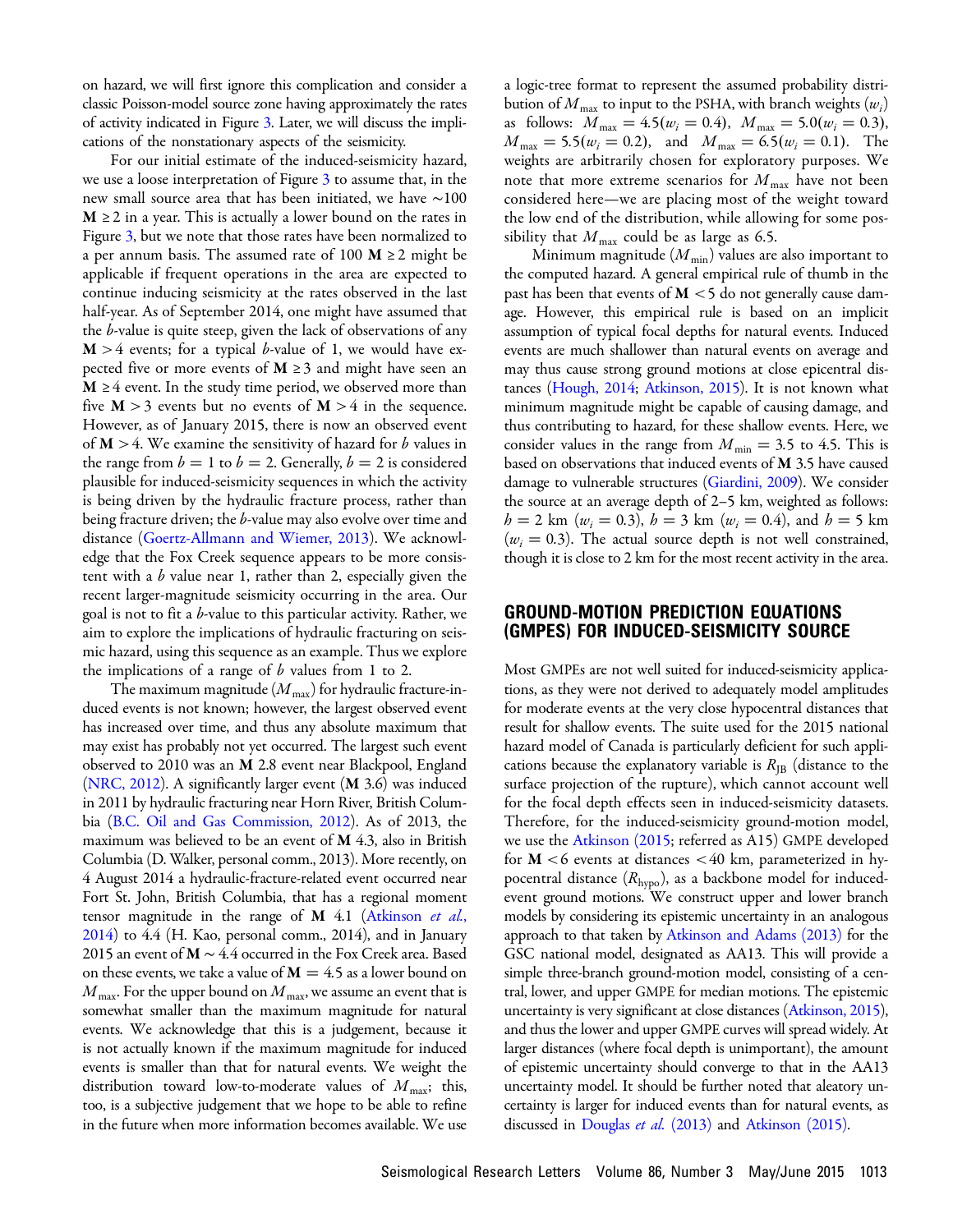The central GMPE of the induced-seismicity suite is the small M GMPE proposed in [Atkinson \(2015\),](#page-11-11) which includes a near-distance saturation term as given by[Yenier and Atkinson](#page-12-13) [\(2014\)](#page-12-13). [Atkinson \(2015\)](#page-11-11) also provides an alternative saturation term, discussed further below, which essentially provides an alternative central GMPE at close distances; there is no difference between the two alternatives given in [Atkinson \(2015\)](#page-11-11) at distances >20 km. We define alternative branches (high, low) about these two variations on the central model that represent uncertainty in the best value for the median GMPE. To keep the alternative equations simple, we use the AA13 approach to define amounts to add and subtract from the two central GMPEs, in log units. We use the AA13 equation to get the initial uncertainty width in log units. We further assume that the AA13 upper and lower branches, relative to the central branch, give the correct overall amount of epistemic uncertainty for  $R_{\text{hypo}} \geq 20$  km; we use this number of log units (0.15 units, or a factor of 1.4) to represent the epistemic uncertainty in the median GMPE for distances of 20 km and greater.

The size of the epistemic uncertainty band about the central GMPE (Fig. [4\)](#page-5-0) depends on the degree to which the expected amplitudes can be constrained by empirical data. A key issue that is unresolved by current data is the amount of near-distance saturation for small-to-moderate events. Our default model (primary variant) for the central GMPE assumes the near-distance saturation model provided in [Yenier and Atkinson \(2014\);](#page-12-13) this model assumes that amplitudes saturate fully only within a distance of  $h_{\text{eff}} = 1$  km for events of **M** ≤4, increasing to a saturation distance of  $h_{\text{eff}} = 7.2 \text{ km}$  at  $\mathbf{M} = 6$ .  $(h_{\text{eff}})$  is an effective-depth term that constrains the closest distance from the source to the observation point in an equivalent point source model.) In view of the possibility that the near-distance saturation is greater than that proposed by [Yenier and Atkinson](#page-12-13) [\(2014\)](#page-12-13), as discussed by [Atkinson \(2015\)](#page-11-11), we consider the proposed alternative near-distance saturation function of A15, given by:  $b_{\text{eff}} = \max(1, 10^{(0.28+0.19 \text{M})})$ . The alternative saturation function has a value of  $h_{\text{eff}} = 3$  km at  $M = 4$ , increasing to match the value of  $h_{\text{eff}} = 7.2$  km at  $\mathbf{M} = 6$  that is given by the [Yenier and Atkinson \(2014\)](#page-12-13) expression (equation 3 in [Yenier and Atkinson, 2014](#page-12-13)). Overall, we assume that the A15 GMPE model is more likely to be conservative than unconservative and that the overall amplitude uncertainty at close distances is greater for small events; this is motivated by the lesser data constraints for  $M < 6$  events at very short hypocentral distances.

For near-hypocentral distances, we assume that the uncertainty bounds widen symmetrically to a magnitude-independent maximum factor of 2.0 about each of the two alternative central branches at  $R = 1$  km. The uncertainty bounds reduce steadily with distance to the AA13 factor of 1.4 at 20 km, as shown in Figure [4.](#page-5-0) For distances from 1 to 20 km, the uncertainty factors are calculated from interpolation on the logarithmic scale between 2.0 and 1.4 (i.e., the log of uncertainty factor versus log of distance is assumed to be a straight line). We add the logbased uncertainty factor to the default-saturation (primary) central GMPE variant of A15 and subtract this factor from the alternative-saturation central GMPE variant of A15. This pro-

<span id="page-5-0"></span>

▲ Figure 4. Epistemic uncertainty model for the GMPE as a function of distance relative to the central model. This factor multiplies the central A15 GMPE variant with the [Yenier and Atkinson \(2014\)](#page-12-13) saturation term and divides the central A15 GMPE variant with the alternative saturation term.

vides four GMPEs (two alternatives for the central curve, a low curve, and a high curve) that cover a wide range of potential median ground motions at close distance and small magnitudes.

We apply the uncertainty factor as defined in Figure [4](#page-5-0) to the two alternative central variants of the A15 GMPE to obtain the alternative GMPE branches to represent the total epistemic uncertainty in median motions, as shown in Figure [5.](#page-6-0) For comparison, Figure [5](#page-6-0) also shows the range of amplitude estimates from the alternative Next Generation Attenuation (NGA)-West 2 GMPEs, and for the [Atkinson and Adams](#page-11-9) [\(2013\)](#page-11-9) central-branch GMPE used for the 2015 national hazard model; note the average focal depth is 9 km for the NGA-West 2 records. In our induced-hazard calculations, we give the two central GMPE variants weights of  $w_i = 0.3$  each, with  $w_i = 0.2$  on each of the low and high curves. This defines the ground-motion characterization model for the inducedseismicity source.

The small defined seismic source for the induced seismicity, along with its magnitude recurrence and ground-motion model parameters as described above, allows us to compute the seismic hazard at Fox Creek that results from the new seismic source. We use a classic PSHA, with the EqHaz software, for this purpose. We compute the hazard from this new source separately from that of the natural background hazard, so that we can compare the expected ground motions from the two sources of hazard. As noted previously, we assume that the new source follows a classic Poisson process for initial illustrations, and we examine the implications of nonstationarity later.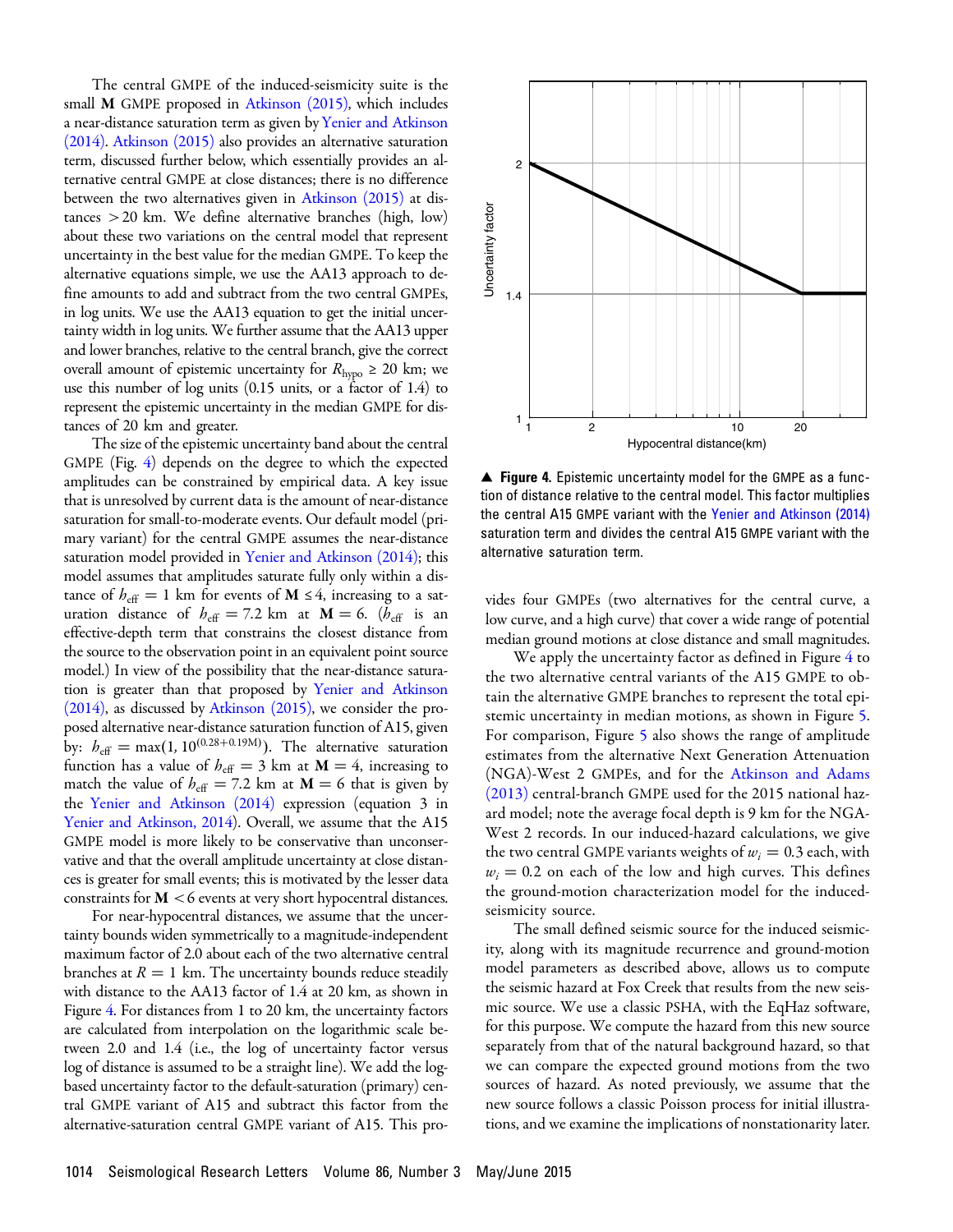<span id="page-6-0"></span>

▲ Figure 5. Central GMPE variants (solid lines) and the upper and lower variants (dashed lines) for M 4.5 and M 6.0 events. The range of amplitude estimates from the alternative Next Generation Attenuation (NGA)-West 2 GMPEs (e.g., the range for natural-event motions) at hypocentral distance of ∼9, 13, and 31 km is shown for each magnitude with solid vertical bars. The AA13 central-branch curves for the western crust are also shown; hypocentral distances < 15 km are not shown for the AA13 curves due to their sensitivity to the conversion between  $R_{JB}$  and  $R_{\text{hypo}}$ .

# RESULTS OF COMPARISON OF INDUCED-SEISMICITY TO NATURAL-SEISMICITY HAZARDS

In the following, we present the hazard curves for the inducedseismicity model in comparison to the corresponding curves for natural seismicity. First, we consider the case in which the induced-seismicity source that we defined has a 100% probability of being active (i.e., there is a 100% likelihood that this sequence occurs). The 100% probability of having the sequence describes the current hazard for an operation at Fox Creek that we know is causing seismicity, assuming that the activity continues. Then, we explore the impact of considering the initiation probability to be in the range from  $1/100$  to  $1/1000$ . This corresponds to a situation in which new activities at a nearby location in the region might, or might not, trigger a sequence of this type. Note that changing the activation probability is equivalent to changing the seismicity rate parameter (Gutenberg– Richter  $a$ -value); the effective  $a$ -value will be the product of the rate parameter and the activation probability.

Figure [6](#page-7-0) provides an overview of the induced-hazard curves (100% activation probability) in comparison to the corresponding curve for the natural-seismicity hazard (smoothedseismicity model) at Fox Creek. Induced-hazard curves are shown for two Gutenberg–Richter b-values:  $b = 1$  and  $b = 2$ . We consider a range of minimum magnitude values for the calculations, from 3.5 to 4.5, with the  $M_{\text{max}}$  logic-tree model as described in the previous section (i.e.,  $M_{\text{max}}$  ranging from 4.5 to 6.5). As described previously, the induced events

are assumed to occur at focal depths from 2 to 5 km. Figure [6](#page-7-0) shows that if a sequence like that at Fox Creek is initiated, its ground motions at all probability levels of interest will clearly exceed those from the natural-seismicity hazard, at least for frequencies of 1 Hz and greater, PGA, and PGV. We caution that this statement is heavily conditioned upon the fact that Fox Creek has a low background level of natural seismicity. In areas of high natural seismicity, the relative impact of the induced seismicity source would be much less, because the natural-hazard curves would be at a much higher level.

The amplitude of the induced-seismicity hazard curve is highly dependent on the b-value of the sequence; a steep decay of event rates with increasing magnitude has a pronounced impact on the level of the hazard curves. The value of  $M_{\text{min}}$  is also important, especially at low-to-moderate levels of shaking, for steep *b*-values. This is because small-to-moderate events can cause significant shaking amplitudes. Research into the damage potential of high-amplitude motions from small-to-moderate events at very shallow depth would help determine what values of  $M_{\text{min}}$  are appropriate for practical applications.

In Figure [6](#page-7-0), we assumed there is a 100% probability that the defined Fox Creek induced-seismicity source is active. For use in future applications for which we do not know if a sequence will be initiated, we explore the impact on results of assuming an initiation probability for such a sequence from 1/100 to 1/1000. For this sensitivity plot, we assume  $M_{\text{min}} =$ 4.0 and  $b = 1$ , with all other parameters fixed as in the previous example. As shown in Figure [7](#page-8-0), the activation probability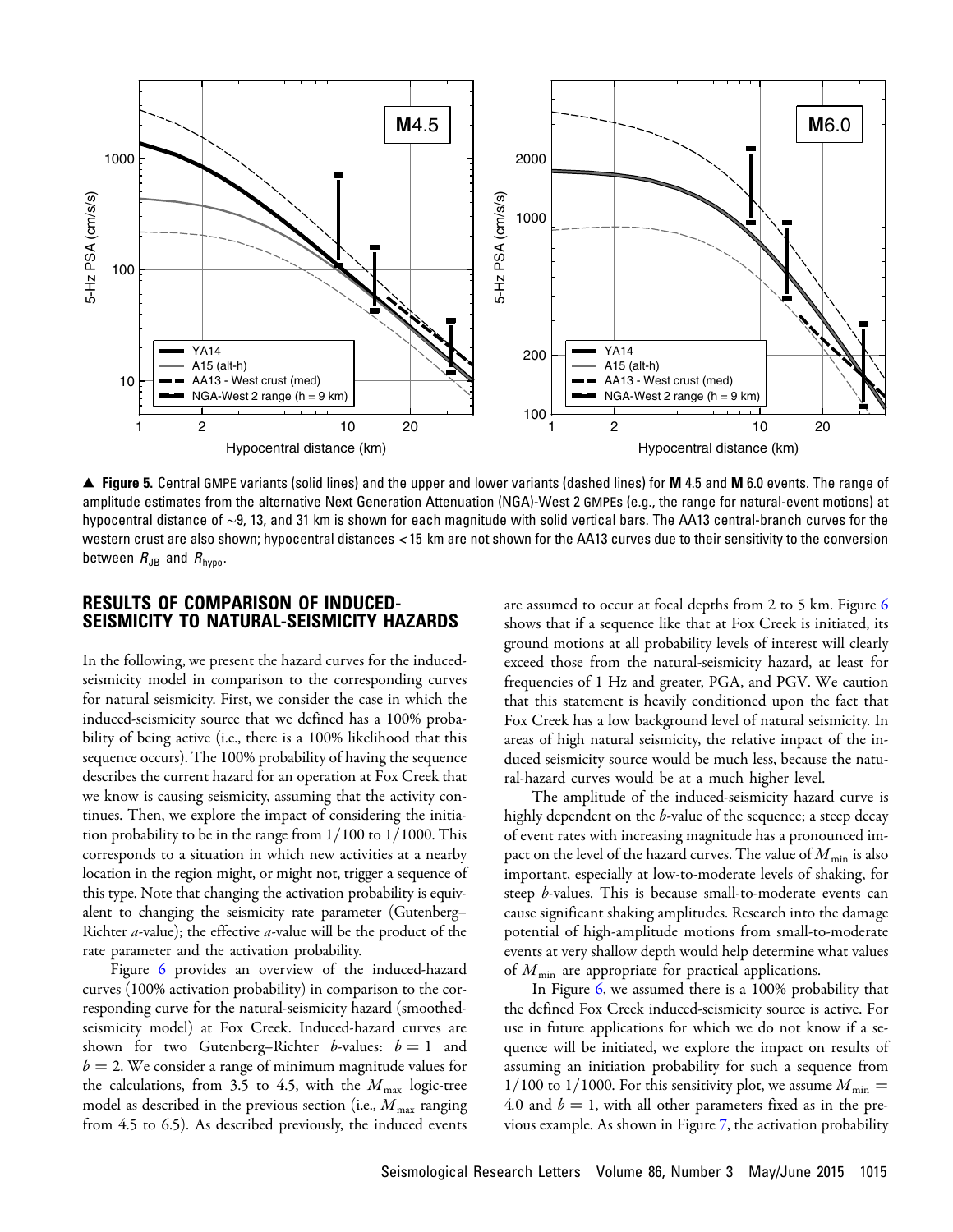<span id="page-7-0"></span>

▲ Figure 6. Induced-seismicity hazard curves at Fox Creek calculated for  $M_{\text{min}} = 3.5$  to 4.5 (shaded areas); the upper bound of the shaded area corresponds to  $M_{\text{min}} = 3.5$ , and the lower bound is for  $M_{\text{min}} = 4.5$ . Representative hazard curves for  $M_{\text{min}} = 4.0$  are shown as a dashed line ( $b = 1.0$ ) and as a solid line ( $b = 2.0$ ). Results are shown for  $b = 1.0$  (light gray shaded area) and  $b = 2.0$  (dark gray shaded area).

is clearly an important parameter, which may impact the expected ground motions at probabilities of interest by as much as a factor of five (for sites like Fox Creek that are in a lowseismicity environment).

Figures [8](#page-9-0) and [9](#page-9-1) show the effects of the key sensitivities,  $M_{\text{min}}$  and b-value, on the mean-hazard UHS for typical probabilities of interest,  $1/2500$  and  $1/10$ , 000 p.a. (for an activa-

tion probability of 0.01). As we would expect, the shape of the UHS is different for the induced-seismicity source than for the background natural seismicity. The induced-seismicity hazard is shifted toward higher-frequency content, due to the lower magnitudes and shorter distances that make up the contributions to hazard. This shift could be mitigated if the stress drops for induced events are less than those for natural earthquakes.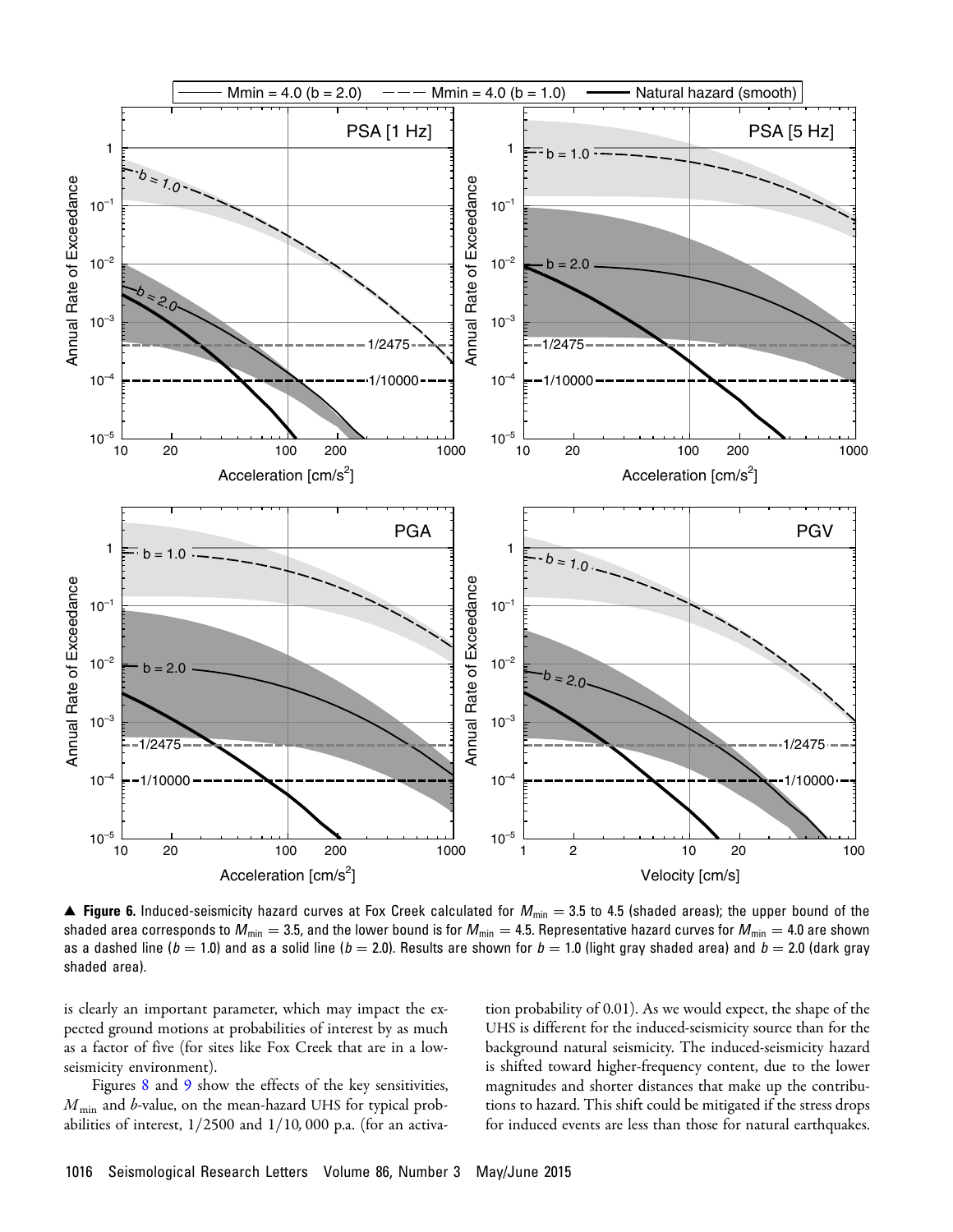<span id="page-8-0"></span>

▲ Figure 7. Induced-hazard curves for  $b=1.0$  for activation probabilities in the range of 0.001 and 0.01 (shaded area) for  $M_{\sf min} = 4.0$ .

If a lower stress drop can be documented for induced events, the high-frequency motions may be less than those shown, because our GMPE suite implicitly assumes that induced and natural events have the same average stress drop [\(Atkinson,](#page-11-11) [2015](#page-11-11)). However,[Yenier and Atkinson \(2014\)](#page-12-13) report that stress drop scales with focal depth, with shallow events having lower stress drops. If the lower stress drop is purely a focal depth effect, then it is already at least partly accounted for in the [At](#page-11-11)[kinson \(2015\)](#page-11-11) GMPE, by the use of hypocentral distance as the distance metric; this is because events at shallow depth control the GMPE at the shortest hypocentral distances.

From Figures [8](#page-9-0) and [9,](#page-9-1) we conclude that the general effects of the parameters on the UHS are similar for the  $1/2500$  and  $1/10$ , 000 UHS. The *b*-value is the most important parameter, for a fixed activation probability. For b-values near 1, the UHS from the induced-seismicity source greatly exceeds the natural hazard, regardless of  $M_{\text{min}}$  (for  $M_{\text{min}}$  in the range from 3.5 to 4.5). For steep *b*-values, the hazard is greatly reduced, even for  $M_{\text{min}} = 3.5$ . It would be reduced even further for larger values of  $M_{\text{min}}$ , and thus  $M_{\text{min}}$  becomes important for steep b-values. We cannot plot the UHS for values of  $M_{\text{min}} \geq 4$  for the  $b = 2$ case for these return periods and activation probability, because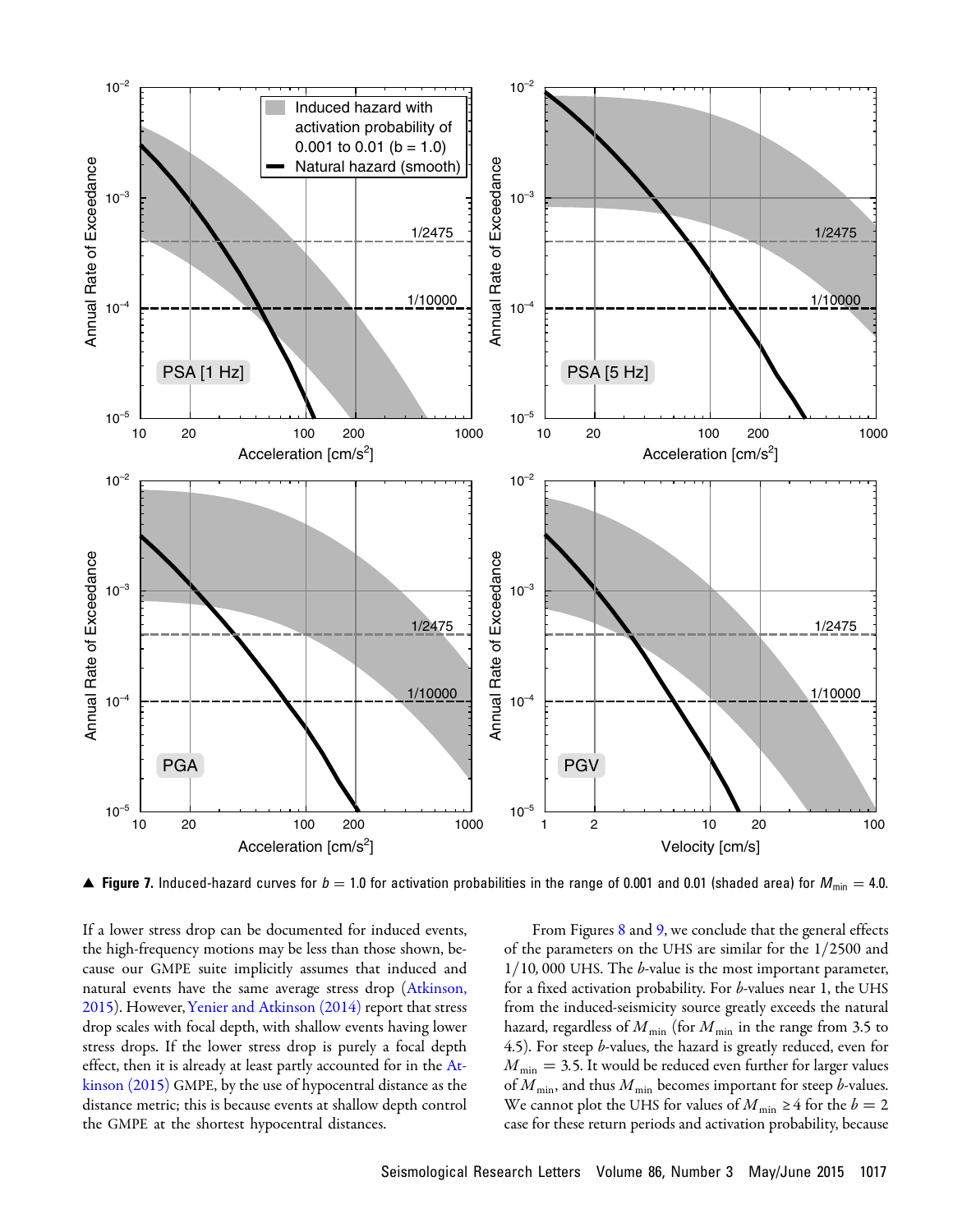<span id="page-9-0"></span>

▲ Figure 8. Comparison of natural-seismicity mean-hazard UHS (smoothed seismicity) to induced-seismicity mean-hazard UHS, showing sensitivity to key induced-seismicity parameters  $M_{\text{min}}$  and b-value. The UHS is for  $1/2500$  per annum (p.a.) probability. The UHS cannot be calculated for  $M_{\text{min}}$  of 4.0 and greater for the  $b = 2$ ,  $p = 0.01$  case, because the event frequency becomes too low; this is due to the very small source defined in the exercise.

for the very small induced-seismicity source used in this exercise, the occurrence rate of events within the small source becomes too small. This means that there is effectively a lower limit on the ground-motion amplitudes for which the rates can be calculated.

In Figure [10,](#page-10-0) we examine the sensitivity of the UHS to  $M_{\text{max}}$ , for the  $1/10$ , 000 p.a. probability, using the  $M_{\text{min}} = 3.5$  case, for  $p = 0.01$ . (Results are similar for the 1/2500 p.a. probability.) Interestingly,  $M_{\text{max}}$  is not that important unless  $b = 1$ . Thus the factors which are most important to the assessment of the hazard may vary significantly with the characteristics of the potential sequence that could be induced —especially its b-value and, of course, its activation probability.

#### IMPACT OF NONSTATIONARITY OF INDUCED-SEISMICITY HAZARD

In the preceding discussion, we made the simplifying assumption that we could treat the induced-seismicity sequence as a new seismic source that is similar to the background sources in that a sequence, once initiated, will follow a Poisson process. In reality, the activity is nonstationary in both space and time. The spatial aspects of the nonstationarity can perhaps be neglected by treating each potential sequence as a new small source zone. However, the temporal nonstationarity is a signifi-



<span id="page-9-1"></span>

▲ Figure 9. Comparison of natural-seismicity mean-hazard UHS (smoothed seismicity) to induced-seismicity mean-hazard UHS, showing sensitivity to key induced-seismicity parameters  $M_{\text{min}}$ and b-value. The UHS is for  $1/10$ , 000 p.a. probability. The UHS cannot be calculated for  $M_{\text{min}}$  of 4.0 and greater for the  $b = 2$ ,  $p =$ 0.01 case, because the event frequency becomes too low; this is due to the very small source defined in the exercise.

cant factor. One possibility is that the induced-seismicity sequence may follow an Omori-law type of decay sequence or follow some clustering model. Potential clustering models could include an epidemic-type aftershock sequence model ([Ogata,](#page-12-14) [1988](#page-12-14)) to describe the temporal and spatial distribution of seismicity, fractal models [\(Kagan and Knopoff, 1980;](#page-12-15) [Okubo and](#page-12-16) [Aki, 1987](#page-12-16)), or multifractal models ([Geilikman](#page-11-14) et al., 1990; [Hirata and Imoto, 1991;](#page-12-17) [Hirabayashi](#page-11-15) et al., 1992; [Hooge](#page-12-18) et al., [1994](#page-12-18); [Wang and Lee, 1996](#page-12-19)). Figure [11](#page-10-1) illustrates the temporal behavior of the events. As an initial exercise, we attempted to fit the cumulative number of events to a modified Omori law as described by Utsu [\(Omori, 1894](#page-12-20); [Utsu, 1957;](#page-12-21) Utsu [et al.](#page-12-22), [1995](#page-12-22)). The fit of the sequences to this model is poor, which, not surprisingly, is based on an inspection of Figures [3](#page-3-1) and [11.](#page-10-1) What we see instead are distinct clusters of activity, which are presumably related to individual fracking operations. We considered fitting each of the sequences individually; however, the event numbers are too sparse, and none of the sequences results in a good fit. Further work, with greater event numbers, is needed to understand the complex temporal behavior of these event sequences. At present, the data appear insufficient to better characterize the temporal behavior using models more complex than a simple Poisson model. To gain further insight into overall rate parameters, we can look at the apparent rates of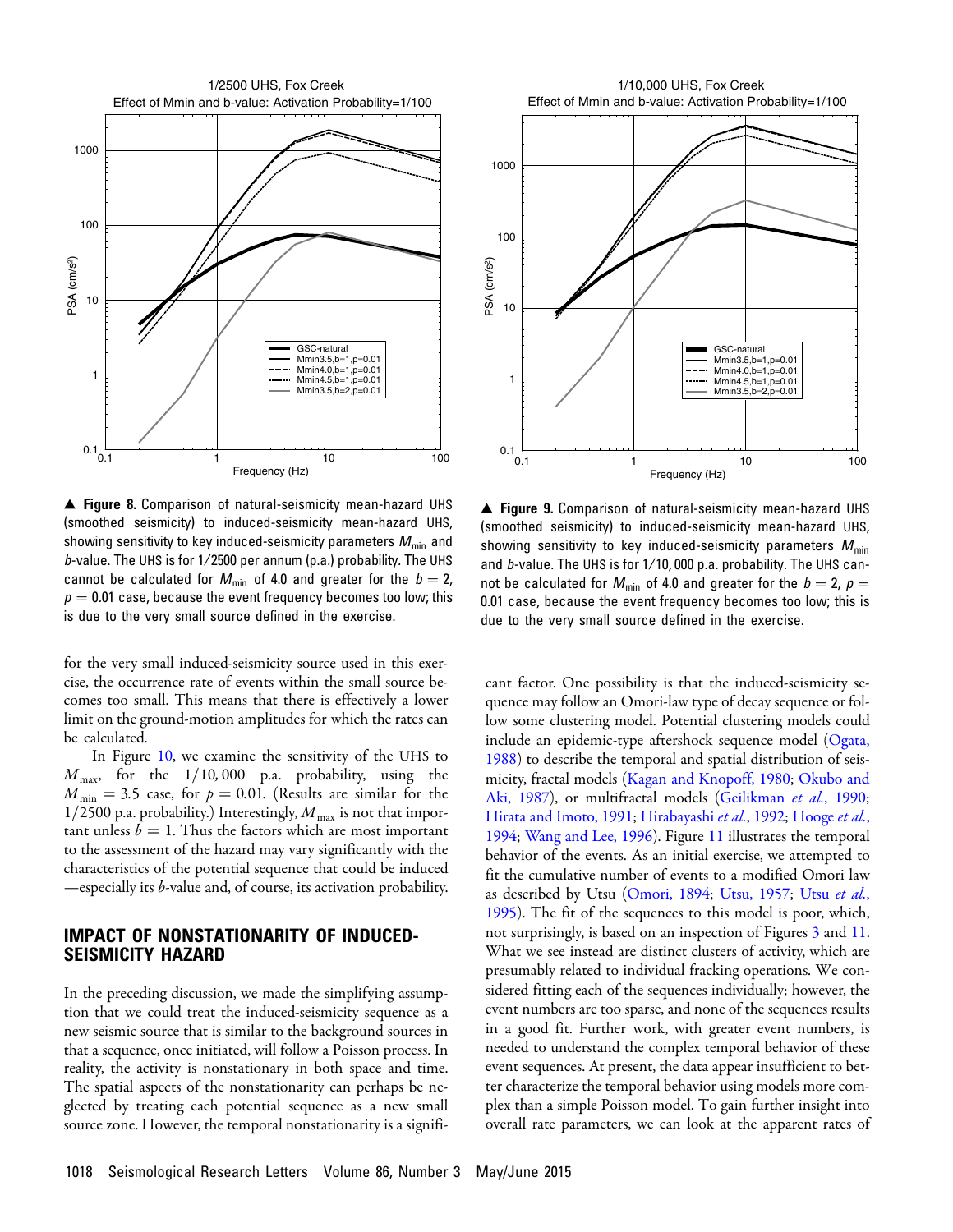<span id="page-10-0"></span>

▲ Figure 10. Comparison of natural-seismicity mean-hazard UHS (smoothed seismicity) to induced-seismicity mean-hazard UHS, showing sensitivity to  $M_{\text{max}}$ . The UHS is for 1/10,000 p.a. probability (for  $M_{\text{min}} = 3.5$  and  $p = 0.01$ ).

seismicity within a sequence and make some further comments on the apparent likelihood of such sequences.

Based on Figure [3,](#page-3-1) for the period of time in which a sequence is active, the equivalent annual rate of occurrence of

events of  $M > 3$  can exceed 1000. To obtain the effective annual rate, we need to multiply this by the activation probability, which is poorly known. To consider the activation probability in a broad context, we compared the number of horizontal wells that have been drilled (and presumably fracked) since the late 1980s, along with the number of earthquakes that have occurred, above a threshold magnitude of interest assumed to be M 3 in the large area of western Alberta shown in Figure [12.](#page-11-16) We use that information to approximate a preliminary regional activation probability. If we assume that about one in five events above the threshold were related to oil and gas (an arbitrary assumption), we obtain an overall regional activation probability of 0.001 (for  $M > 3$ ), resulting in an effective avalue of about 1 per annum (0.001  $\times$  1000). This rate would imply that the likelihood of experiencing an event of  $M > 5$  in the sequence could be as high as 0.01 (on a per annum basis), for a *b*-value of 1. In contrast, in a very small area that encloses the cluster near Fox Creek, the activation probability for a sequence that includes  $M > 3$  events appears to be as high as 0.2, which would result in an effective a value of 500 (for  $M > 3$ , normalized to a per annum basis). This high rate of induced seismicity would suggest that events of  $M > 5$  are relatively likely to occur due to hydraulic fracture activities in this environment, assuming that faults exist to host such events. Our conclusion is that in certain areas where the activation probability is high, the hazard may be greatly amplified by hydraulic fracturing activity. Even when the activation probability is modest (1 in 1000), the hazard contribution is still highly significant if the natural seismicity background is low to moderate.

In future work, we will develop alternative temporal process models for induced-seismicity sequences and explore their impact on hazard assessment. This will require compilation of

<span id="page-10-1"></span>

Fox Creek Sequence from 12/1/2013 to 5/25/2014

▲ Figure 11. Temporal distribution of seismicity in the Fox Creek area. Bars represent events with moment magnitudes recalculated following [Atkinson](#page-11-10) *et al.* (2014), and the solid black line shows the cumulative number of events from the beginning of the sequence 1 December 2013 to 25 May 2014. The dashed black line is the fitted Omori model to the whole sequence.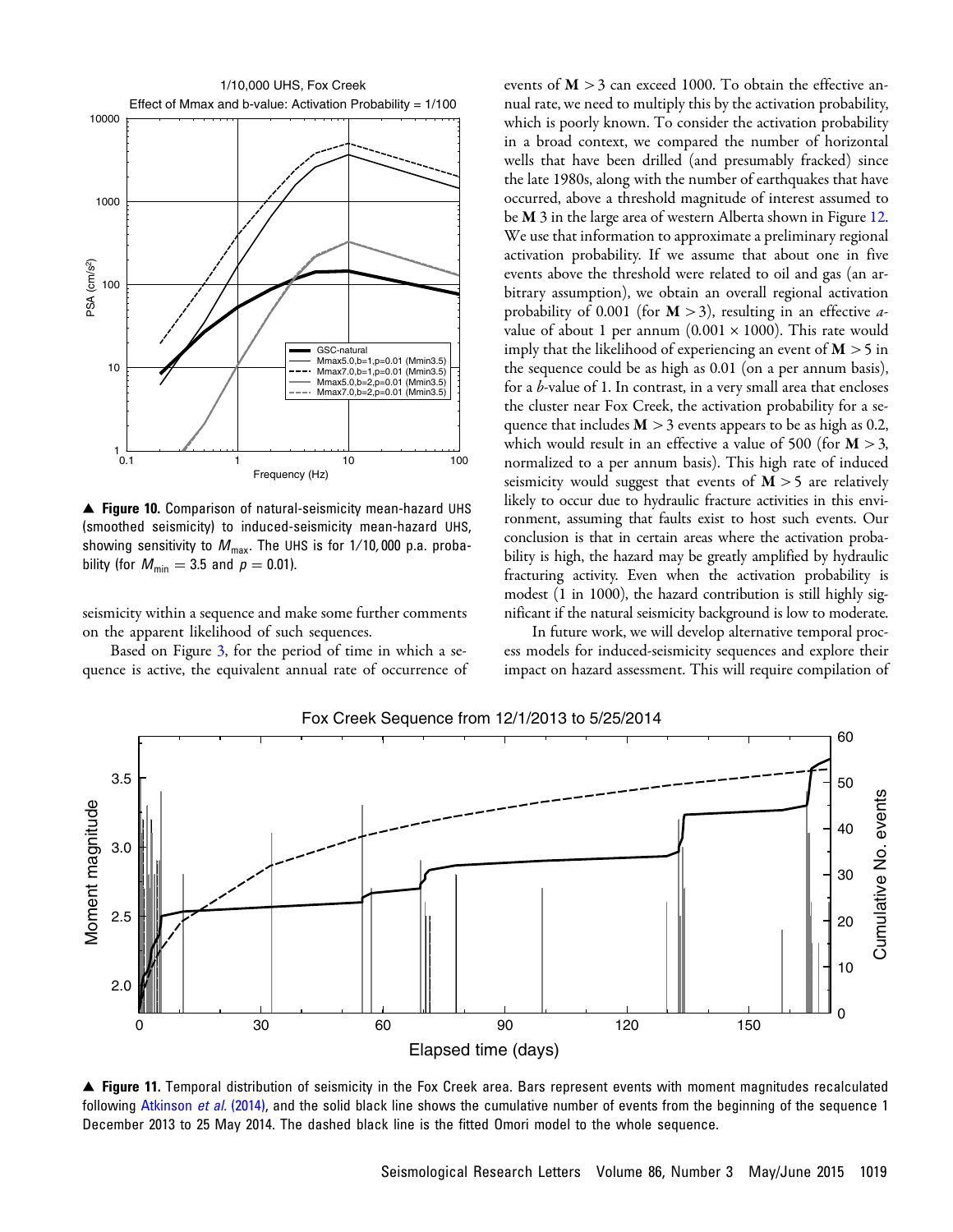<span id="page-11-16"></span>

▲ Figure 12. Comparison between the number of events and the number of wells in the Fox Creek area (smaller box) and in a broader scale (larger box). Seismicity in the background is taken from the composite catalog to the end of 2013 ([www.inducedseismicity.ca](http://www.inducedseismicity.ca); last accessed March 2015). Small dots show surface location of horizontal wells in west-central Alberta since the late 1980s.

larger datasets, development of appropriate temporal models for such sequences, and modifications to the PSHA software to enable time-dependent hazard model calculations. We will also carry out further investigations to better understand the activation probability for induced-seismicity sequences. These developments are beyond the scope of the current study.

#### CONCLUSIONS

Several important conclusions can be drawn from the sensitivity analyses presented in this article.

- 1. In low-to-moderate seismicity environments, the hazard from an induced-seismicity source, if one is activated in close proximity to a site, can greatly exceed the hazard from natural background seismicity at most probabilities of engineering interest and over a wide frequency range.
- 2. The most important parameters in determining the inducedseismicity hazard are the activation probability and the b-value of the initiated sequence.
- 3.  $M_{\text{max}}$  (in the 4.5–6.5 range) is not critically important at most probabilities of interest unless  $b \sim 1$ . It should be noted that  $b \sim 1$  for the Fox Creek dataset, and therefore  $M_{\text{max}}$  is important for this area.
- 4.  $M_{\text{min}}$  (in the 3.5–4.5 range) is not critically important at most probabilities of interest unless  $b \sim 2$ .

5. Uncertainty in the value of the key PSHA parameters implies large uncertainty (more than an order of magnitude) in the likelihood of strong shaking.

#### ACKNOWLEDGMENTS

Funding for this study from the Natural Sciences and Engineering Research Council of Canada and TransAlta is gratefully acknowledged. We thank Bill Ellsworth and an anonymous reviewer for their helpful comments, which led to significant improvements in the manuscript.

### <span id="page-11-4"></span>**REFERENCES**

- Adams, J., and S. Halchuk (2003). Fourth generation seismic hazard maps of Canada: Values for over 650 Canadian localities intended for the 2005 National Building Code of Canada, Geol. Surv. Canad. Open-File Rept. 4459, 150 pp.
- <span id="page-11-8"></span>Assatourians, K., and G. M. Atkinson (2013). EqHaz—An open-source probabilistic seismic hazard code based on the Monte Carlo simu-lation approach, Seismol. Res. Lett. 84, 516-524, doi: [10.1785/](http://dx.doi.org/10.1785/0220120102) [0220120102](http://dx.doi.org/10.1785/0220120102).
- <span id="page-11-11"></span>Atkinson, G. M. (2015). Ground-motion prediction equation for smallto-moderate events at short hypocentral distances, with application to induced seismicity hazards, Bull. Seismol. Soc. Am. 105, no. 2A, doi: [10.1785/0120140142.](http://dx.doi.org/10.1785/0120140142)
- <span id="page-11-9"></span>Atkinson, G. M., and J. Adams (2013). Ground Motion Prediction Equations for Application to the 2015 Canadian National Seismic Hazard Maps, <http://www.seismotoolbox.ca/2012GMPEs.html> (last accessed March 2015).
- <span id="page-11-10"></span><span id="page-11-3"></span>Atkinson, G. M., D. W. Greig, and E. Yenier (2014). Estimation of moment magnitude  $(M)$  for small events  $(M < 4)$  on local networks, Seismol. Res. Lett. 85, 1116-1124, doi: [10.1785/0220130180](http://dx.doi.org/10.1785/0220130180).
- <span id="page-11-6"></span>B.C. Oil and Gas Commission (2012). Investigation of Observed Seismicity in the Horn River Basin, <www.bcogc.ca> (last accessed March 2015), 29 pp.
- <span id="page-11-7"></span>Cornell, C. A. (1968). Engineering seismic risk analysis, Bull. Seismol. Soc. Am. 58, 1583-1606.
- Cornell, C. A. (1971). Probabilistic analysis of damage to structures under seismic loads, in Dynamic Waves in Civil Engineering: Proceedings of a Conference Organized by the Society for Earthquake and Civil Engineering Dynamics, D. A. Howells, I. P. Haigh, and C. Taylor (Editors), John Wiley, New York, 473–493.
- <span id="page-11-13"></span>Douglas, J., B. Edwards, V. Convertito, N. Sharma, A. Tramelli, D. Kraaijpoel, B. Mean Cabrera, N. Maercklin, and C. Troise (2013). Predicting ground motion from induced earthquakes in geothermal areas, Bull. Seismol. Soc. Am. 103, 1875–1897.
- <span id="page-11-14"></span><span id="page-11-0"></span>Ellsworth, W. L. (2013). Injection-induced earthquakes, Science 341, doi: [10.1126/science.1225942.](http://dx.doi.org/10.1126/science.1225942)
- <span id="page-11-12"></span>Geilikman, M. B., T. V. Golubeva, and V. F. Pisarenko (1990). Multifractal patterns of seismicity, Earth Planet. Sci. Lett. 99, 127-132.
- <span id="page-11-2"></span>Giardini, D. (2009). Geothermal quake risks must be faced, Nature 462, 848–849, doi: [10.1038/462848a.](http://dx.doi.org/10.1038/462848a)
- <span id="page-11-1"></span>Goertz-Allmann, B. P., and S. Wiemer (2013). Geomechanical modeling of induced seismicity source parameters and implications for seismic hazard assessment, Geophysics 78, KS25-KS39.
- <span id="page-11-5"></span>Gutenberg, R., and C. F. Richter (1944). Frequency of earthquakes in California, Bull. Seismol. Soc. Am. 34, 185–188.
- Halchuk, S., T. I. Allen, J. Adams, and G. C. Rogers (2014). Fifth generation seismic hazard model input files as proposed to produce values for the 2015 National Building Code of Canada, U.S. Geol. Surv. Canada, Open-File Rept. 7576, doi: [10.4095/293907](http://dx.doi.org/10.4095/293907)
- <span id="page-11-15"></span>Hirabayashi, T., K. Ito, and T. Yoshii (1992). Multifractal analysis of earthquakes, Pure Appl. Geophys. 138, 591-610.